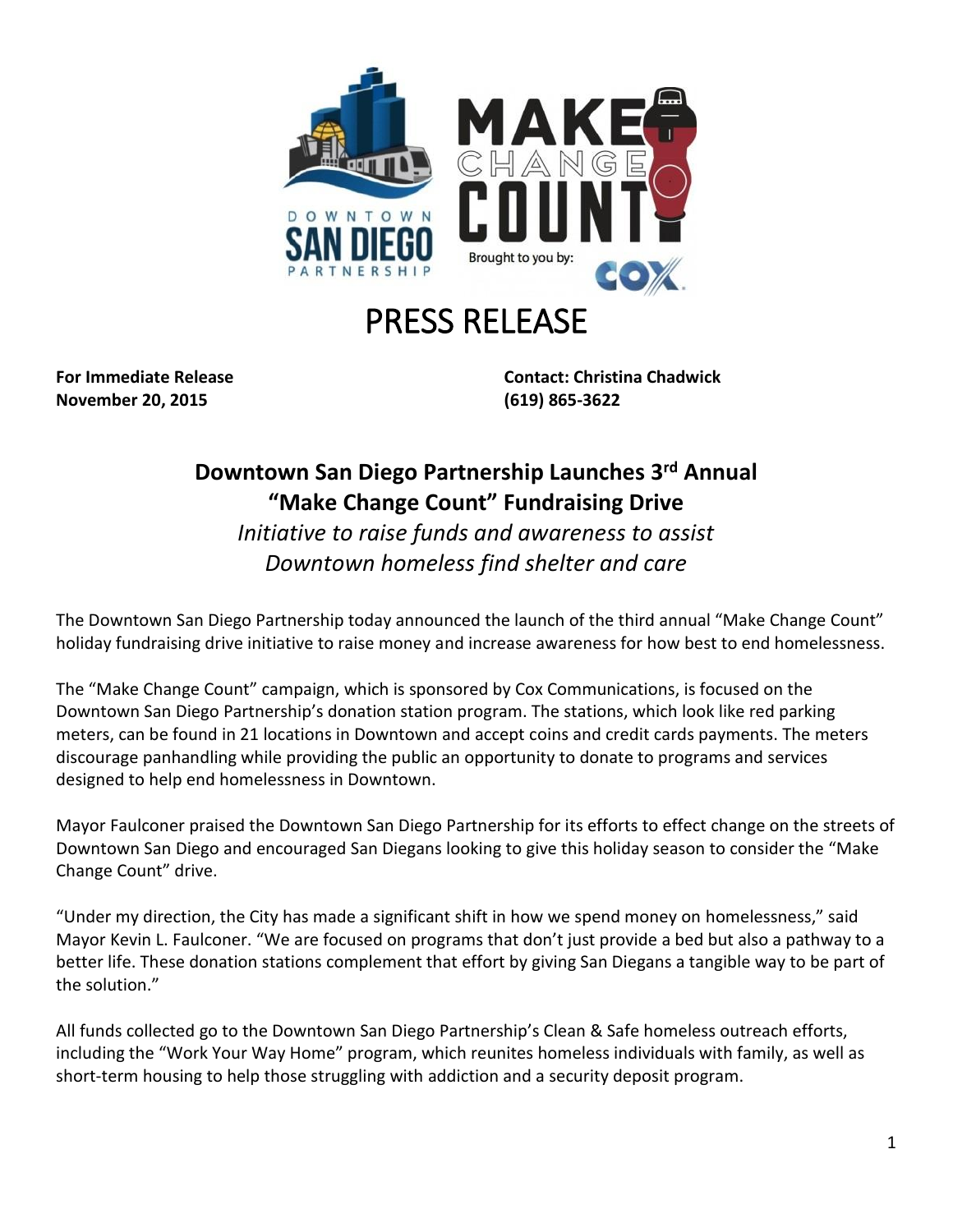"The Downtown San Diego Partnership and its members are making a real difference in the lives of homeless individuals," said Councilmember Todd Gloria. "Make Change Count is connecting neighbors with opportunities, and demonstrating the benefit of directing our limited resources to successful programs."

The "Make Change Count" holiday drive is a collaborative effort involving local companies who are stepping up to provide assistance and raise funds. For the third year in a row, Cox Communications is helping to publicize and expand the donation station program. IPS Group Inc., a local company that makes the donation stations, provides the red meters at no cost. Classy, a Downtown tech startup that helps non-profits raise funds online, provides its services for free as well.

Kris Michell, president and CEO of the Downtown San Diego Partnership, said the donation stations and annual holiday drive is about raising funds and awareness on how best to help homeless individuals.

"In order to effectively address homelessness on the streets of Downtown, it's critical that we work together to ensure resources are directed toward programs and service providers that are beneficial and proven to work," said Kris Michell. "Make Change Count is a great way to direct people's good intentions into positive outcomes for the Downtown's homeless and the entire community. We are thrilled to have the support of Mayor Faulconer and so many local companies who see the importance of making their change count."

Cox Communications provided funds to expand and promote the "Make Change Count" initiative because it saw it as a positive way to improve the San Diego community. "Make Change Count" television Public Service Announcements will air between Nov. 20 and the end of December.

"At Cox, we know that serving our communities means supporting initiatives, like Make Change Count, that impact all of us who live and work in San Diego," said Sam Attisha, vice president of public affairs and business development for Cox Communications. "Using our technology assets to make San Diego a better place to live is an opportunity we embrace."

Underground Elephant, a growing tech startup in Downtown, chose "Make Change Count" as one of three causes its supporting this holiday season.

"A critical component of building resilient communities is supporting those most in need, and that is exactly what our team of 100 employees is doing over the holidays. Those living of the streets of San Diego are among the most vulnerable in our community," said Jarrod Russell, Director of Public Affairs at Underground Elephant. "Connecting them with their families and the appropriate long-term services requires sustained efforts like those being proposed by Make Change Count. We are honored to support this initiative and encourage other San Diego businesses to do the same."

The Downtown San Diego Partnership hopes that local companies and organizations will sponsor additional stations so it can raise awareness and additional funds for much needed programs and services.

For more information about the "Make Change Count" initiative and the Downtown San Diego Partnership's efforts to end homelessness in Downtown, visit www.downtownsandiego.org/clean-safe.

*The Downtown San Diego Partnership is a non-profit, member-based organization that serves as the leading advocate for the revitalization and economic health of Downtown. The Downtown Partnership represents more than 300*